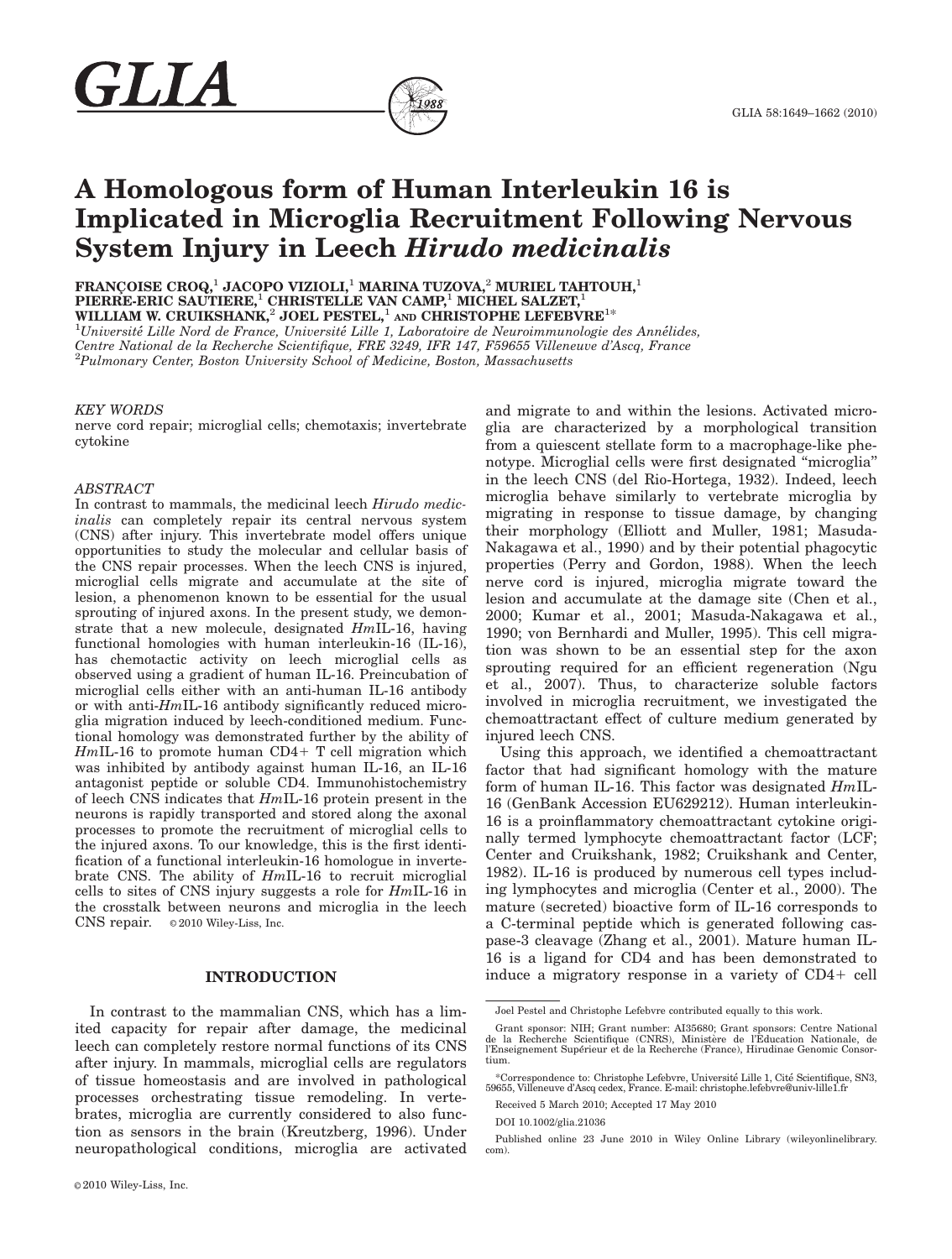types, such as T and B lymphocytes, monocyte/macrophages, dendritic cells, as well as to induce migration in mammalian  $CD4+$  cells. In human brain, IL-16 is constitutively expressed by a microglia subpopulation and may attract  $CD4+$  lymphocytes across the bloodbrain barrier (BBB) under pathological conditions (Schluesener et al., 1996). A paracrine role of IL-16 was also demonstrated in inflammation following cerebral ischemia (Schwab et al., 2001a). IL-16 may be implicated in some neurodegenerative diseases such as multiple sclerosis (MS) lesions where enhancement of IL-16 production suggests a role in regulation of inflammation in axonal damages (Mittelbronn et al., 2001; Schwab et al., 2001a,b; Skundric et al., 2006).

In the present study, we demonstrate the chemotactic activity of HmIL-16 contained in CNS-conditioned medium for leech microglia and further, provide evidence that the neuronal cells are the cell source. Interestingly, we showed that leech IL-16  $(HmIL-16)$  is functionally homologous to human IL-16 and is able to induce  $CD4+$ T cells to migrate in vitro. Some data suggest that HmIL-16 could bind to human CD4. To our knowledge, this is the first report of such a cytokine with an associated biological function in protostomes. Consequently, the present study highlights a new cytokine in invertebrates that is highly evolutionarily and functionally conserved in CNS and suggest a role for HmIL-16 in the crosstalk between neurons and microglia in the leech CNS repair.

# MATERIALS AND METHODS Central Nervous System Preparation

Hirudo medicinalis adult leeches were obtained from Ricarimpex (Eysines, France). After anesthesia in 10% ethanol at  $4^{\circ}$ C for 15 min, animal CNS (nerve cords) were dissected out into a sterile Ringer solution (115 mM NaCl, 1.8 mM CaCl<sub>2</sub>, 4 mM KCl, 10 mM Tris maleate, pH 7.4) under a laminar flow hood. After isolation, nerve cords were placed in three successive baths of antibiotics (100 UI  $mL^{-1}$  penicillin, 100 µg m $L^{-1}$  streptomycin, and 100  $\mu$ g mL<sup>-1</sup> gentamycin) for 15 min and further incubated in Leibovitz L-15 medium (Gibco, Invitrogen, USA) complemented with 2 mM L-glutamin, 0.6% glucose and 10 mM Hepes (complete medium).

# Study of Microglial Cell Morphology After Injury: Immunocytochemistry of CNS with Gliarin

The leech CNS consists of head and tail ganglia and 21 segmental ganglia. Each segmental ganglion contains about 400 neurons and is linked to its neighbors by thousands of axons that form the connectives. The entire central nervous system of the leech lies in a blood-filled sinus but no blood vessels penetrate the ganglia or connectives. Of interest, all experimental procedures were performed from sinus-free CNS, which excludes any possible involvement of blood cells. In the adult CNS,

distributed in leech ganglia and in the bundle of axons (ganglia) that connect to them. Of note, the CNS does contain neither astrocytes nor oligodendrocytes. To study the microglia morphology in normal conditions and after nerve crush directly in the connectives, an antibody against a glial-specific intermediate filament protein, gliarin, was used (a kind gift from Dr. Johansen, Iowa State University, USA) to whole mount preparations (Xu et al., 1999). Gliarin is an intermediate filament protein specifically expressed in glial cells of the leech nervous system. Nerve cords were dissected and fixed as described above. The connective capsules were opened with fine forceps for better antibody penetration. Fixed samples were washed in PBS, permeabilized by a 24-h incubation in PBS containing 1% Triton X100 at room temperature and preincubated in blocking solution [BS; 1% Triton, 3% Normal Donkey Serum (NDS) and 1% Ovalbumin in PBS] for 8 h at room temperature. Samples were then incubated with mouse monoclonal anti-gliarin antibody (1:2,500) diluted in the AB solution (PBS containing 1% BSA, 0.05% Triton, 1% NDS and 1% ovalbumin) overnight at  $4^{\circ}$ C. After three washes with PBS, goat anti-mouse IgG antibody (Invitrogen, USA) conjugated to Alexa Fluor 488 was added (1:5,000 in the AB solution). Negative controls consisted of samples incubated with the preimmune serum. Samples were observed with a Zeiss LSM 510 Laser Scanning Confocal Microscope.

microglial cells are only resident circulating cells evenly

# Transmission and Scanning Electron Microscopy (TEM and SEM)

Nerve cords were fixed in glutaraldehyde 2.5% in 0.1M phosphate buffer, pH 7.4 for one night. For TEM, the sample nerve cords were postfixed in 1% osmium tetroxide in the same phosphate buffer. Nerve cords were dehydrated through an ascending series of ethanol exposure. For SEM, ganglia were then dried using hexamethyldisilazane using the protocol described by Bray et al. (1993) and metalized by gold sputtering using Balzers union SCD 040 before observation using a Jeol CX 100 electron microscope coupled to ASID-4D (Bray et al., 1993). For TEM, ganglia were embedded in Epon in the conventional manner (polymerization at  $60^{\circ}$ C for 48 h). Ultrathin sections with gold to silver interference colors (80–90 nm) were cut from the Epon blocks, placed on 200-mesh copper grids, routinely counterstained with uranyl acetate and lead citrate, and observed using a Jeol CX 100 electron microscope.

# Microglial Cell Preparation

Nerve cords were placed in 35-mm Petri dishes with  $200 \mu L$  of complete L-15 medium. Each ganglion was carefully decapsulated by removing the collagen layer surrounding the nerve cord with microscissors. Nerve cells, neurons (10–70  $\mu$ m) and microglial cells (5  $\mu$ m),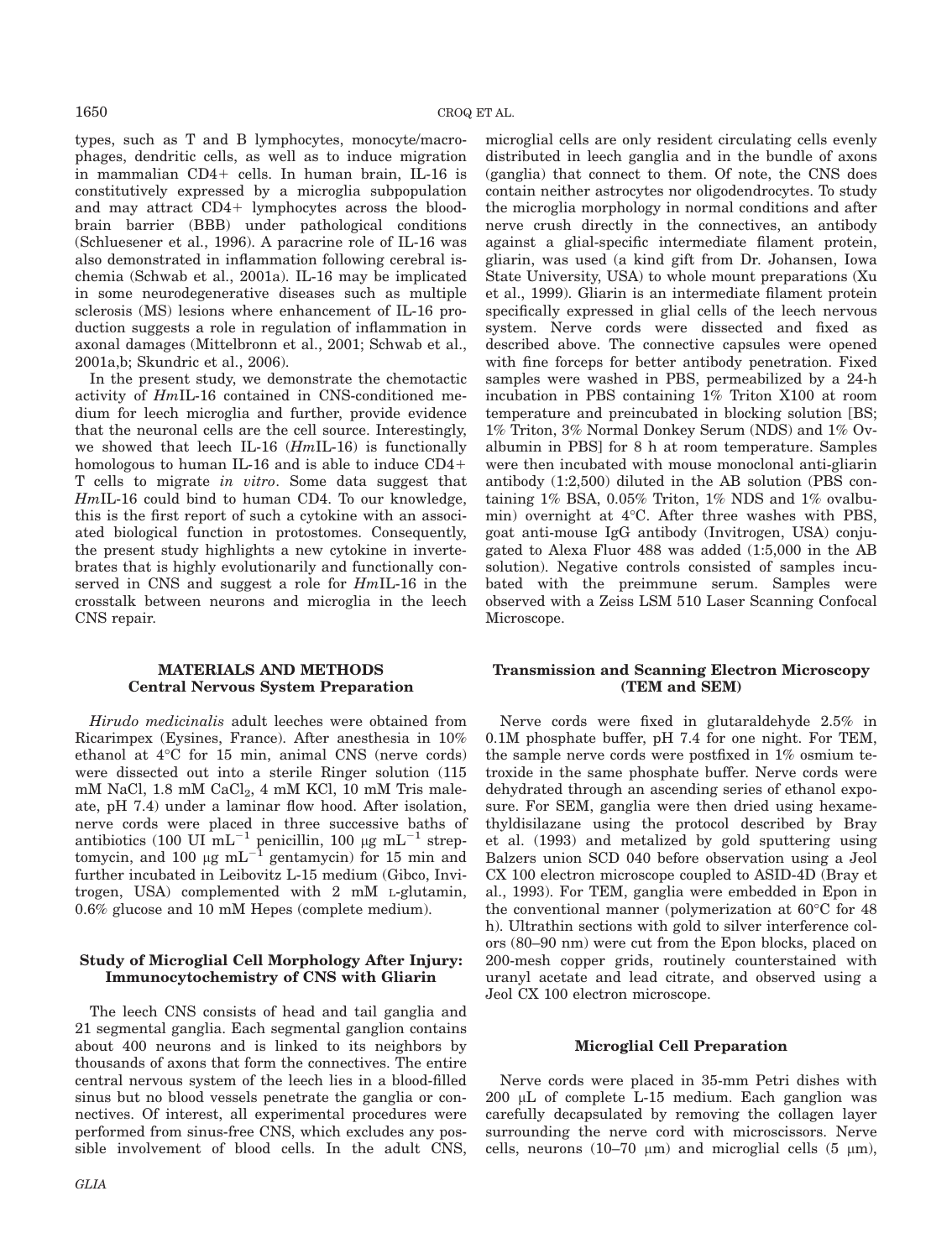were mechanically resuspended by gentle scraping and filtered through a 7-µm nylon mesh. The microglial cell population was then specifically collected and centrifuged at 1,000g for 10 min at room temperature (RT). The cell pellet was resuspended in complete medium (100  $\mu$ L per nerve cord) for migration assays.

# Leech CNS-Conditioned Medium (CM) Preparation

Eight nerve cords which have been crushed or cut were cultured during a 24-h period as described above. The medium  $(500 \mu L)$  was then centrifuged 20 min at 1,000g to eliminate cells and tissues. The cell-free supernatant was then used as conditioned medium (CM) for western blot and chemotaxis experiments.

#### Molecular Characterization

Hirudo medicinalis nervous system EST databases were granted by Hirudinea Consortium (http://www.cns.fr/ externe/English/Projets/Projet\_PE/PE.html). Sequence analyses used the BLAST programs (Altschul et al., 1997; Karlin and Altschul, 1990).

#### Fluorescent In Situ Hybridization

Nerve cords were fixed for an hour at  $4^{\circ}$ C in buffered 4% paraformaldehyde, pH 7.4 directly after dissection or 24 h after incubation in complete L15 medium. The 5' biotin-labeled specific antisense probe and sense probe (negative control) were generated from a linearized cDNA plasmid by in vitro transcription using Biotin RNA-labeling-Kit according to the manufacturer's instructions (Roche, Switzerland). The hybridization protocol was conducted as previously described (Nardelli-Haefliger and Shankland, 1992). Nerve cords were incubated in secondary anti-sheep antibody conjugated to Alexa Fluor 488 (Invitrogen, USA) diluted 1:5,000 in water, rinsed with PBS, and finally mounted with glycergel (Sigma Life Science, USA). Samples were kept at 4C in the dark until observed with an inverted microscope (Leica DMIRE2).

#### Western Blotting

Ten nerve cords were dissected and both RNA and proteins were extracted using the TRIzol Reagent (Invitrogen, USA, manufacturer's protocol). SDS-PAGE was conducted with a 12% acrylamide with Tris 150 g/HCL 0.6N running gel and a 4% acrylamide with Tris 150 g/HCL 0.8N stacking gel (Tastet et al., 2003). Migration was performed using a cathode buffer (0.6% Tris base, 2.5% Taurine, and 0.1% SDS) and an anode buffer (0.6% Tris base, 2.8% Glycine, and 0.1% SDS). Twenty microliters of the nervous system protein extract were added to the Laemmli buffer (Tris 120

g/HCl 0.8N, glycerol 50%, SDS 10% and DTT 7.7%). Gels ran at 70 V for 15 min and at 120 V for 45 min. Nerve cord extracts were loaded on SDS-PAGE gel prepared as previously described. Separated proteins were transferred to HybondTM-C Extra membrane (GE Healthcare Life Sciences, Amersham, USA) by electroblotting. The nitrocellulose membrane was preincubated in blocking solution, washed three times in PBS containing 0.05% Tween 20 and further incubated overnight at  $4^{\circ}$ C with the specific rabbit polyclonal anti-HmIL-16 antibody (1:1,000). The anti-HmIL-16 rabbit polyclonal antibody (Ab) was raised against a synthetic peptide corresponding to  $I_4^{48}$  -  $I_4^{63}$  amino acid sequence (Agro-Bio, France). After three washes in PBS containing 0.05% Tween20, a goat anti-rabbit IgG antibody conjugated with horseradish peroxidase (dilution 1:2,000) (Jackson Immunoresearch, USA) was added for 1 h at room temperature. After the final wash, bands were revealed using an ECL Kit (GE Healthcare Life Sciences, Amersham, USA) on Kodak® X-Omat LS film (Sigma-Aldrich, USA).

#### Immunohistochemistry

Nerve cords were dissected and fixed as described above. Fixed samples were washed in PBS, permeabilized by a 24-h incubation in PBS containing 1% Triton X100 at room temperature and then incubated in blocking solution [BS; 1% Triton, 3% Normal Donkey Serum (NDS) and 1% Ovalbumin in PBS] for 8 h at room temperature. Samples were then incubated with anti- $HmIL-16$  rabbit antibody (1:2,500) diluted in the AB solution (PBS containing 1% BSA, 0.05% Triton, 1% NDS and 1% ovalbumin) overnight at  $4^{\circ}$ C. After three washes with PBS, donkey anti-rabbit IgG antibody (Invitrogen, USA) conjugated to Alexa Fluor 488 was added (1:5,000 in the AB solution). Secondary antibody incubation, washing sample mounting and confocal microscopy were performed. Negative controls consisted of samples incubated with the preimmune serum. In some experiments, the specificity of the anti-HmIL-16 antibody was controlled by the addition of the synthetic peptide at 1.6  $\mu$ g mL<sup>-1</sup> to samples incubated with anti-HmIL-16 rabbit antibody diluted in the AB solution. Samples were then observed with a Zeiss LSM 510 Laser Scanning Confocal Microscope.

#### Chemotaxis Assay on Leech Microglial Cells

Because of the nonadherence nature of the cells, chemotaxis assays were conducted using the double-P assay, as described by Köhidai, with minor modifications (K€ohidai, 1995). Thirty-five millimeters Petri dishes were filled with 1 mL of a 0.5% agar and 1% gelatin solution. After drying, two 6-mm diameter wells were generated, each one presenting a parallel individual channel. One well was filled with 50  $\mu$ L of L-15 containing purified microglial cells (10,000 cells) and the other well with different concentrations of the human IL-16 (0, 0.2, 1, and 50  $\mu$ g mL<sup>-1</sup>) or cell-free conditioned medium (1, 1:2, 1:4, 0). Another channel was generated perpendicu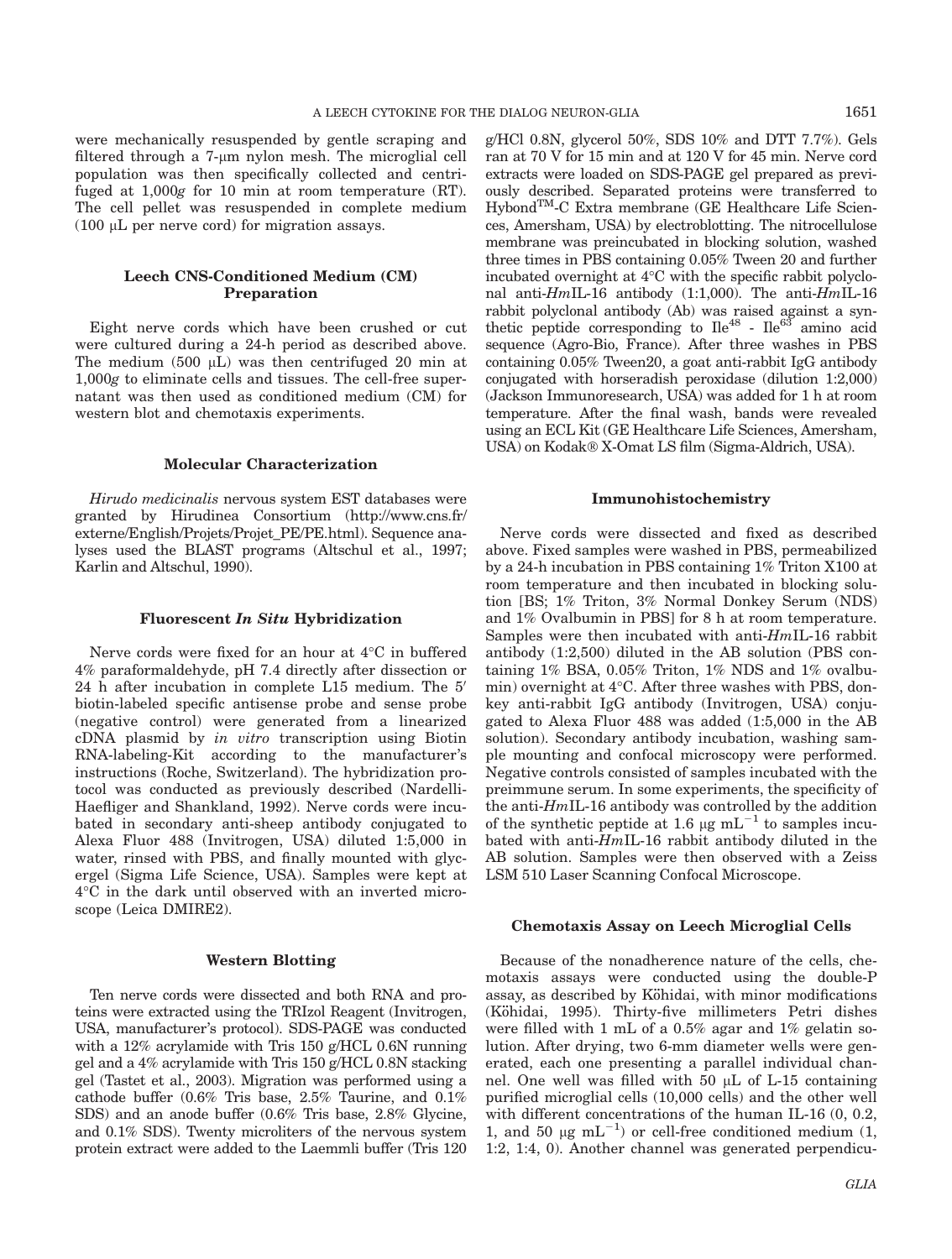larly to others using a coverslip. One hour later, the number of cells present in the chemoattractant containing well was determined. To assess specificity for HmIL-16 and to correlate bioactivity with that of human IL-16, neutralizing experiments were conducted by preincubating microglial cells for 30 min at room temperature with either mouse monoclonal anti-human recombinant IL-16  $(1:1,000)$  or with specific rabbit anti- $HmIL-16$  antibody (1:2,500) before using conditioned medium as chemoattractant. Rabbit preimmune serum (dilution 1:2,500) was used as a negative control. The number of migrating cells was counted on a hemocytometer (three different counts for each condition) with a Zeiss axioscope microscope. Experiments were performed in triplicate. In the negative control condition, 10,000 microglial cells were loaded and only  $2\%$  ( $\sim$ 200 cells) were finally counted in the other side (L-15 medium-containing well), representing baseline, or control migration. To compare this L-15 control with stimulated migration, the results are expressed as 100% of control migration in all chemotaxis assays. Comparisons between means were made using Student's *t*-test. Statistical differences were considered to be significant if  $P$  was <0.01.

### Human Lymphocyte Isolation

Following informed consent, human primary peripheral blood mononuclear cells were isolated from healthy volunteers. The blood was collected in accordance with the guidelines established by the Boston University School of Medicine Institutional Review Board. Briefly, blood was collected in the presence of 100 U of heparin-sodium (American Pharmaceutical Partners) per mL of blood. Peripheral blood mononuclear cells were isolated by Ficoll-Hypaque centrifugation and suspended in complete M199 medium (Mediatech), consisting of M199 supplemented with 0.4% bovine serum albumin (USB Corp.), 240 U of penicillin and 240 lg of streptomycin (Gibco), and 20 mM HEPES (Gibco). T cells were negatively enriched using nylon wool (Polysciences) adherence, resulting in nylon wool nonadherent T cells. Purity, as assessed by fluorescenceactivated cell sorting (FACS) analysis, consistently demonstrated  $>93\%$  CD3<sup>+</sup> cells, of which on average 64% were  $CD4^+$  and 30% were  $CD8^+$ . The cells were routinely incubated overnight in complete M199 medium before use in the chemotaxis assay or subset generation. Purification of T cells into  $CD4^+$  and  $CD8^+$  subsets was accomplished using a magnetic bead negative isolation technique (Dynal/Invitrogen). Resulting purity was assessed using FACS analysis and was routinely demonstrated at >95% for both  $CD4^+$  and  $CD8^+$  subsets. Following subset generation the cells were again incubated overnight prior to the chemotaxis assay.

## Chemotaxis Assay on Human T Cells

Cell migration was measured using a 48-well Boyden Chamber (Neuro Probe). For the migration assay, various concentrations of recombinant human (Fitzgerald, Concord, MA) or leech IL-16 were added to the bottom chamber at the designated concentrations. Fifty-five microliters of a suspension of  $10^7$  cells per mL was added to the top chamber and allowed to migrate through 8-µm-pore-size cellulose nitrate filters for 1 h. Filters were removed, fixed with ethanol, and stained with hematoxylin (Sigma). Migration was calculated as the number of cells that had migrated beyond  $50 \mu m$ into the filter. For the neutralization studies, the IL-16 preparations were incubated with either monoclonal anti-human recombinant IL-16  $(0, 0.5, 1,$  and  $5 \mu$ g  $mL^{-1}$ ) or polyclonal anti-HmIL-16 (0, 1:1,000, 1:500, and 1:250 dilutions) for 30 min prior to adding the cells. To assess specificity for IL-16, either anti-IL-16 antibody (1  $\mu$ g), an IL-16 antagonist peptide (5  $\mu$ g) or soluble CD4 (5  $\mu$ g) were added to the cells before addition of the leech conditioned medium. The peptide sequence was RRKSLQSKETTAAGDS corresponding to amino acids Arg <sup>106</sup> to Ser<sup>121</sup> of human IL-16 and has been reported to block IL-16 bioactivity compared with a negative control which corresponds to a scrambled peptide containing the same residues in a randomly chosen sequence (Nicoll et al., 1999). An unrelated IgG2a was used as a supplementary negative control for neutralization. The cell counts from experimental conditions were compared with the migration from unstimulated (media alone, control) cell migration, which is expressed as 100%. In the typical migration assay for these studies, 10 to 15 cells per high-powered field are counted under control conditions. Ten high-powered fields are counted for each control and experimental condition, and the data are then expressed as a percentage of control cell migration.

## Effect of Anti- HmIL-16 on the Accumulation of Microglia at a CNS Lesion

Segmental ganglia 2, 3, 4, and 5 were carefully dissected from the animal and pinned in separate plastic 35-mm Petri dishes (Falcon 3005 Becton Dickinson, Franklin Lakes, NJ) coated with silicone rubber (Sylgard 184; Dow Corning Midland, USA) and placed in L-15 complete medium. Injections of either specific anti-HmIL-16 rabbit polyclonal antibody (1:2,500), preimmune serum (1:2,500) or PBS were done in the connective between ganglia 3 and 4, which were tied up with a loop of fine nylon thread to confine the effect of the injected solutions to this region. For injections, patch pipettes were pulled from borosilicate glass capillaries (outer diameter 1.5 mm, Clark GC 150F-10) using a two-stage horizontal micropipette puller (model P-97, Sutter instrument, USA) (pipette resistance  $3-5$  M $\Omega$ ). One of the connectives was immediately cut or crushed with fine forceps on both sides of the injection site and the tissues were fixed 4 h after injection as described above. Microglial cell nuclei were stained with Hoechst 33342 fluorescent dye (1:1,000; Invitrogen, USA) for 10 min to observe accumulation of cells.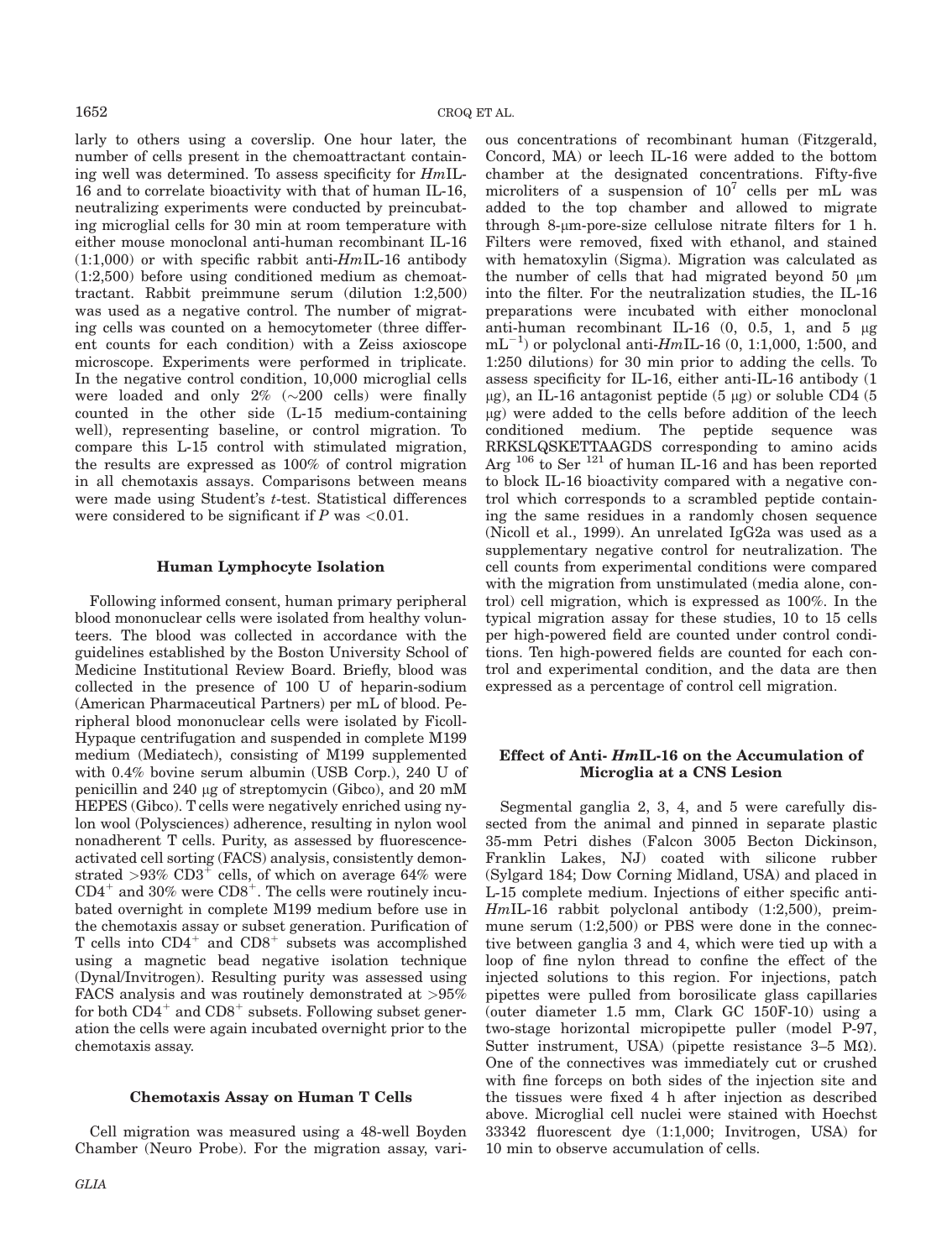

Fig. 1. Transformation of resting microglia (m) into activated cells after injury in a ganglion and in a connective. (A, C) Immunohistochemical staining using anti-gliarin antibody of quiescent stellate form<br>of microglial cells in connectives  $(A)$  or in ganglia  $(A')$  and activated microglial cells  $(C)$  with rounded shape after injury of a connective.  $(B)$ Transmission electron microscopy of an elongated microglial cell (m)

# RESULTS Changes in Microglial Cells Morphology After Injury

Immunohistochemical and ultrastructural techniques were used to study the transformation of resting microglia into activated cells after injury in a connective. For immunohistochemical studies to whole mount nerve cords, we used the monoclonal antibody anti-gliarin. Gliarin is an intermediate filament protein specifically expressed in glial cells of leech nervous system (Xu et al., 1999). By confocal microscopy, microglial cells stained with the antigliarin antibody appeared in the connective (Fig. 1A), as well as in ganglia (Fig. 1A') as ramified spindle-shaped cells. TEM of a non-injured ganglion showed an elongated microglial cell with thin pseudopods (Fig. 1B) located in a packet of neurons between processes of a glial cell. The

with thin pseudopods in a ganglion. (D) Scanning electron microscopy of 24 h activated microglial cells (m) at the cut end of a connective. Typically, within hours after the lesion of a ganglion, some microglial cells have emerged from cut nerve roots and appeared as rounded cells. [Color figure can be viewed in the online issue, which is available at wileyonlinelibrary.com.]

microglial nucleus appeared elongated and large compared with the entire cell. Twenty-four hours after injury, changes in morphology occurred in the connective, as demonstrated by staining with anti-gliarin antibody, indicating retracted, rounded, activated microglial cells that had been recruited to the lesion within the connective (Fig. 1C). As shown in Fig. 1D, several microglial cells with a rounded shape can be observed by SEM at the cut end of a connective. These morphological changes underline the key-observation indicating that, when the leech central nervous system (CNS) is injured, microglial cells migrate to the site of the lesion (Morgese et al., 1983).

### Molecular Characterization

Interestingly, leech CNS-conditioned medium induces a significant dose-dependent migratory response of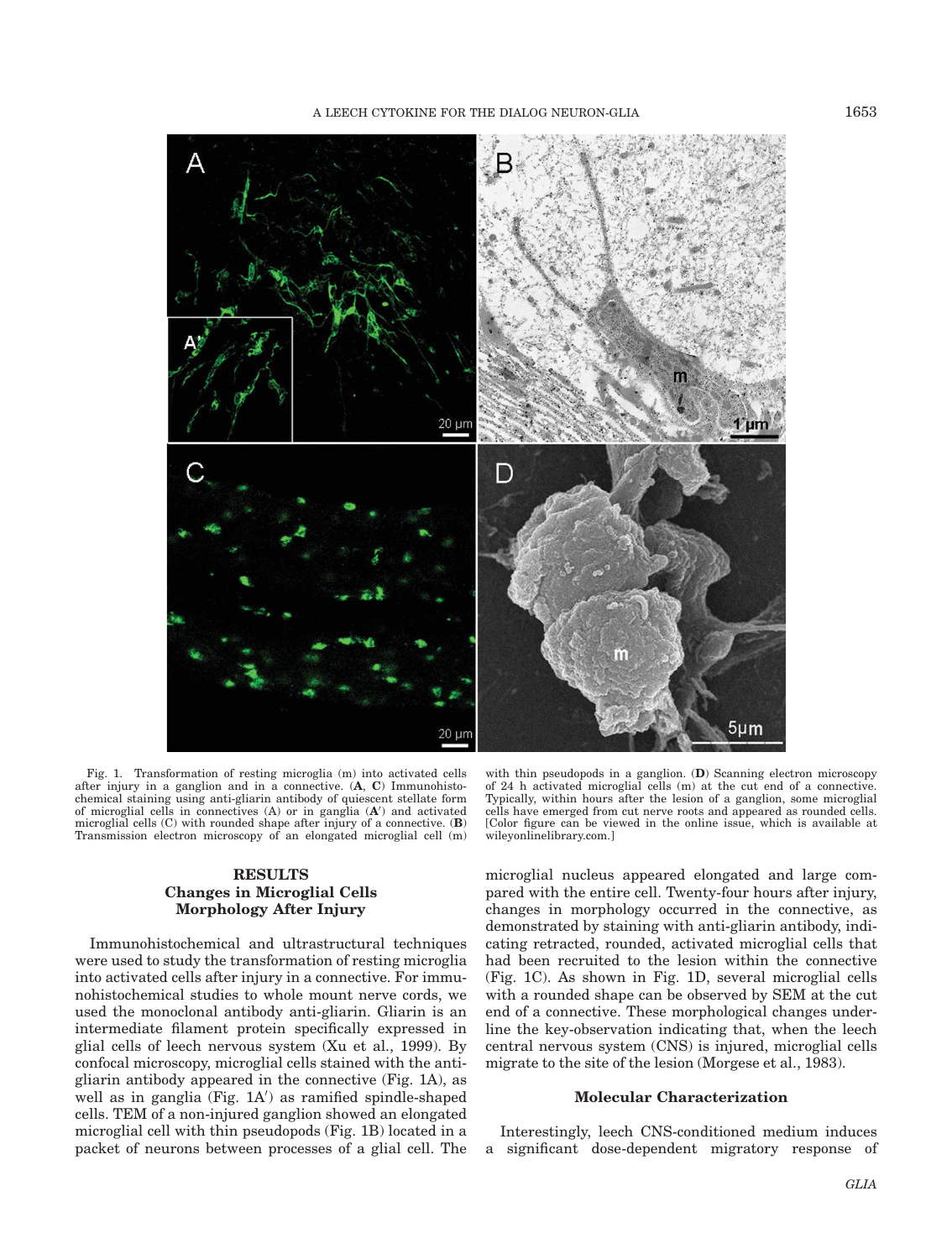

Fig. 2. Chemotactic effect of CNS-conditioned medium (CM) on leech microglia. CM obtained after the nerve cords incubation in L-15 medium for 24 h was used pure (1:1) or diluted (1:2, 1:4) and compared with the L-15 alone. Chemotaxis results were realized from three independent experiments and the cell counts from experimental conditions were compared with the migration from unstimulated (L-15, control) cell migration, which is expressed as 100%. Asterisks denote that CMinduced cell migration values were significantly different  $(P < 0.01)$ from the control sample.

microglial cells in defined chemotaxis assay (Fig. 2). The observed chemoattractant activity suggests that nerve cells could release some chemotactic factors, which trigger the microglia accumulation. To investigate which chemoattractant factors might be responsible for microglia migration, we first screened our leech CNS cDNA library for transcripts with homology to mRNA transcripts coding for known chemotactic factors. Using this approach a homologous transcript to vertebrate interleukin-16 (IL-16) was identified. The mRNA sequence extracted from the leech CNS databases is composed of 784 nucleotides coding for a 115 amino acid protein containing a PDZ domain at the C-terminus end (Fig. 3A). BLAST-P analyses demonstrated a significant homology of this partial amino acid sequence to the secreted form of vertebrate IL-16 (65% homologous with mouse and rainbow trout, 64% with pufferfish, 62% with human and 58% with chicken) as well as other putative invertebrate IL-16-related sequences (67% with purple urchin, 65% with mosquito, 64% with wasp, 60% with pea aphid and 58% with honey bee) (Fig. 3B). The GenBank accession numbers are detailed in Fig. 3B. To date, invertebrate sequences were annotated from automated computational analyses without any associated functions (Fig. 3B). Using the Multalin program (Corpet, 1988), sequence alignment with vertebrate IL-16 (mature form)

| m   |                                                                       |     |       |                                                                                 |
|-----|-----------------------------------------------------------------------|-----|-------|---------------------------------------------------------------------------------|
|     | gaaggaattcaacgttcaatcccacgtaattccacgctaagaacatccgggatcgaaagt          |     |       |                                                                                 |
|     | E G<br>ORS<br>I P R N S T<br>L.                                       | 20  |       |                                                                                 |
|     | 61 tcaaaggtcagagatgaagttgtgaactttgacacaaccacggtgaagttggagaagggc       |     |       |                                                                                 |
|     | N<br>E<br>D<br>s<br>-75                                               | 40  |       |                                                                                 |
|     | 121 ttccttqqqqttqqattctqcatcqaqqqtqqqaqqqcctcaccctacqqqqacaaacca      |     |       |                                                                                 |
|     |                                                                       | 60  |       | 70                                                                              |
|     | 181 atcctgataaaaagggttgtcagaggtgacgttcccttgagagcaggtgatgagttggtg      |     |       |                                                                                 |
|     |                                                                       | 80  | Leech | <b>EGIORSIP RNSTIRTSGIES SKVRDEV WEDTT TWE ERGEL WGF CIEG CRASP YOUK PILLIN</b> |
|     | 241 teegtgaatggaaaggaggtgteatetatgaegteageecaggtgtggagtttacteaaa      |     | Mouse | SAASASAASDISVESK-EAIVCTVILERTSAGLE-SLEGKGSLICKEIN IN FKG                        |
|     | $\mathbf{s}$<br>S<br>$\Omega$<br><b>W</b>                             | 100 | Rat.  | SAASASVASGISVE SV-EATVC TVI ENTSAGIG SI BGGGGGFGXPIII IN FKG                    |
|     |                                                                       |     | Human | <b>SAASASAASDVSVESTAEATVCTVILERASA ELERISTECGGSTAEOXPITTTYRTEK</b>              |
|     | $\mathbf{s}$<br>M<br>L R R K E<br>$T_{\rm{c}}$<br>$G$ $G$<br>v<br>L E | 115 |       |                                                                                 |
|     |                                                                       |     |       |                                                                                 |
| 421 |                                                                       |     |       | 132<br>71                                                                       |
| 481 | agattgaaaagttgaaagcttctcttcatgtgactacttttaaatgagctgtctcacatc          |     | Leech | AASEOSET VOPGDETLOLG TAVOG LIKE EA NITKALED OP VTTV TRKSLOSKETTA AGDS           |
| 541 | ttcagtgcttgcatttctttcgattggaattttttgcgaccaattttcatcgagtttatt          |     | Mouse |                                                                                 |
| 601 | ttgcaaataattgcgaaaatgactttgattttggggattatttcgatttgcctcgaaaat          |     | Rat.  | -DRTGEMVOPGDETLOLAGTAVOGLIKE EANVURALEDGEVTIVIE:T SLOCKOTTA SADS                |
| 661 | tgaatttattaaaattgaatttatgcaatcttcaaaccttgcattttcatgacttttgac          |     |       |                                                                                 |
| 721 | actcattatgtcaagcggagaattgataaaaacaaataaaaagcacaaaaattccaattta         |     | Human | -TEOGRAVEGDETLOLAGTAVOGLIKE EANVIKALPDGPVTVVIERNGLEGKOTTASADL                   |
|     | $781$ aaaa                                                            |     |       |                                                                                 |
|     |                                                                       |     |       |                                                                                 |

# в

 $\lambda$ 

| Protein ID                                              | (scientific name)<br>Common name              | Homology | Studies                                          |
|---------------------------------------------------------|-----------------------------------------------|----------|--------------------------------------------------|
| ref XP_784502.2  similar to interleukin-16 precursor    | Purple urchin (Strongylocentrotus purpuratus) | 67%      | automated computational analysis (genome or EST) |
| ref XP 317940.4  AGAP011384-PA                          | African malaria mosquito (Anopheles gambiae)  | 65%      | automated computational analysis (genome or EST) |
| emb CAD70074.2  interleukin-16                          | Rainbow trout (Oncorhynchus mykiss)           | 65%      | automated computational analysis (genome or EST) |
| gblAAC04383.1 interleukin-16 precursor                  | House mouse (Mus musculus)                    | 65%      | functional analysis                              |
| ref XP 001606112.1  similar to prIL-16                  | Jewel wasp (Nasonia vitripennis)              | 64%      | automated computational analysis (genome or EST) |
| gb AAX36076.3  interleukin 16                           | Pufferfish (Tetraodon nigroviridis)           | 64%      | phylogenic analysis                              |
| gb AAB36371.2  prlL-16                                  | Human (Homo sapiens)                          | 62%      | functional analysis                              |
| XP 001951758 similar to IL-16, partial mRNA             | Pea aphid (Acyrthosiphon pisum)               | 60%      | automated computational analysis (genome or EST) |
| ref XP 001121687.1  similar to interleukin 16 precursor | Honey bee (Apis mellifera)                    | 58%      | automated computational analysis (genome or EST) |
| gb AAO18640.1  interleukin 16                           | Chicken (Gallus gallus)                       | 58%      | automated computational analysis (genome or EST) |

Fig. 3. Molecular characterization of HmIL-16 molecule in leech nerve cord. (A) HmIL-16 partial sequence contains the C-terminal end of the protein (115 residues). The region highlighted in grey represents the C-terminal PDZ domain. The GVGF motif and W residue, essential for the particular conformation of known IL-16, are indicated in frames (A, C). (B) BLAST-P analyses showing homologies with sequences corresponding to putative sequence or characterized IL-16. The state of studies is detailed in the table according to the literature. (C) Dark and light grey residues, respectively, denote the high and medium rate of sequence identity between different IL-16 active forms. Arg<sup>107</sup> residue in human IL-16 which is critical for chemoattractant activity is highlighted in black on the alignment.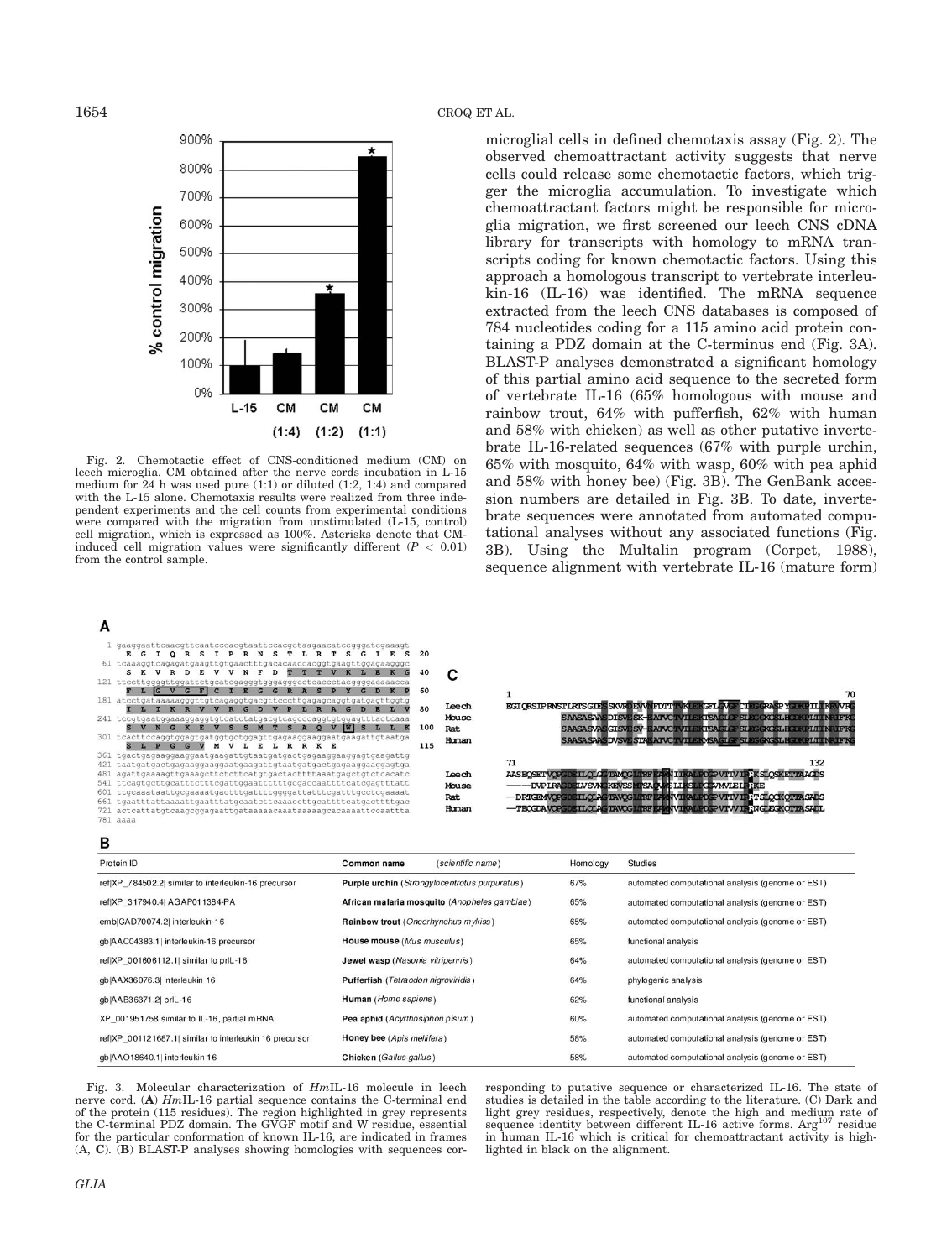

Fig. 4. Chemotactic effect of IL-16 on leech microglia. (A) Microglial cells were tested against human IL-16 gradient  $(0, 0.2, 1, 0.2)$ , and  $(50 \mu g m L^{-1})$ to study the chemotactic property and determine the optimal concentration of human IL-16 in chemotaxis assays. (B) Conditioned medium from leech nerve cords was used as chemoattractant for leech microglia. A negative control was performed with L-15 medium. By using leech CNS conditioned medium, cells were pre-incubated with: L-15 medium alone (positive control); with mouse monoclonal anti-human IL-16 antibody; with rabbit polyclonal anti- $Hm\text{IL-16}$  antibodies and with its pre-immune serum as negative control. Chemotaxis results were realized from three independent experiments. Cell counts from experimental conditions were compared with the migration from unstimulated (L-15, control) cell migration, which is

showed the conservation of essential residues in the PDZ (postsynaptic density/disc large/zona includens-1) domain contained within the C-terminus (Fig. 3C). Of interest, similar to fish IL-16, leech IL-16 contains a GVGF motif instead of the GLGF tetrapeptide identified in mammals (Wen et al., 2006). The tryptophan residue, which is represented in frame, is known to be essential to the specific conformation of active IL-16, which allows the interaction with the tetrapeptide. Presence of the tryptophan in leech IL-16 therefore represents conformational homology with vertebrate IL-16. In addition, HmIL-16 also contains a RRK sequence in the C-terminal end  $(Arg^{112}-Lys^{114})$  consistent with human IL-16.

expressed as 100%. Asterisks denote that cell migration of the indicated sample was significantly different  $(P < 0.01)$  from the conditioned medium alone. (C) Visualization of Hœchst 33342-labeled microglia accumulation following experimental injury. As shown in the diagram, simultaneously to the lesion, connectives were injected with rabbit polyclonal anti-HmIL-16 Ab or with pre-immune serum (control). The images show in the crush area the altered microglia accumulation with anti-HmIL-16 perfusion compared with a normal migration with the control perfusion at the lesion site 4 h after experimental crush. Scale bars correspond to  $100 \mu m$ . (D) Western blot analyses were performed from CNS protein extracts (Lanes 1 and 2) by using the rabbit polyclonal anti- $Hm\overline{\text{1L}}$ -16 Ab (Lane 1) and preimmune serum as negative control (Lane 2).

This amino acid sequence has been shown to be critical for human IL-16 bioactivity (Nicoll et al., 1999) and suggests the potential for functional cross-reactivity.

# Human IL-16 Exerts a Chemotactic Effect on Microglia

Since HmIL-16 presents homologies with human IL-16, the chemotactic activity of human IL-16 on leech microglial cells was assessed. Three dilutions (0.2, 1, 50  $\mu$ g m $\tilde{L}^{-1}$ ) were used in the chemotaxis experiments (Fig. 4A). Microglial cell migration was stimulated in a dose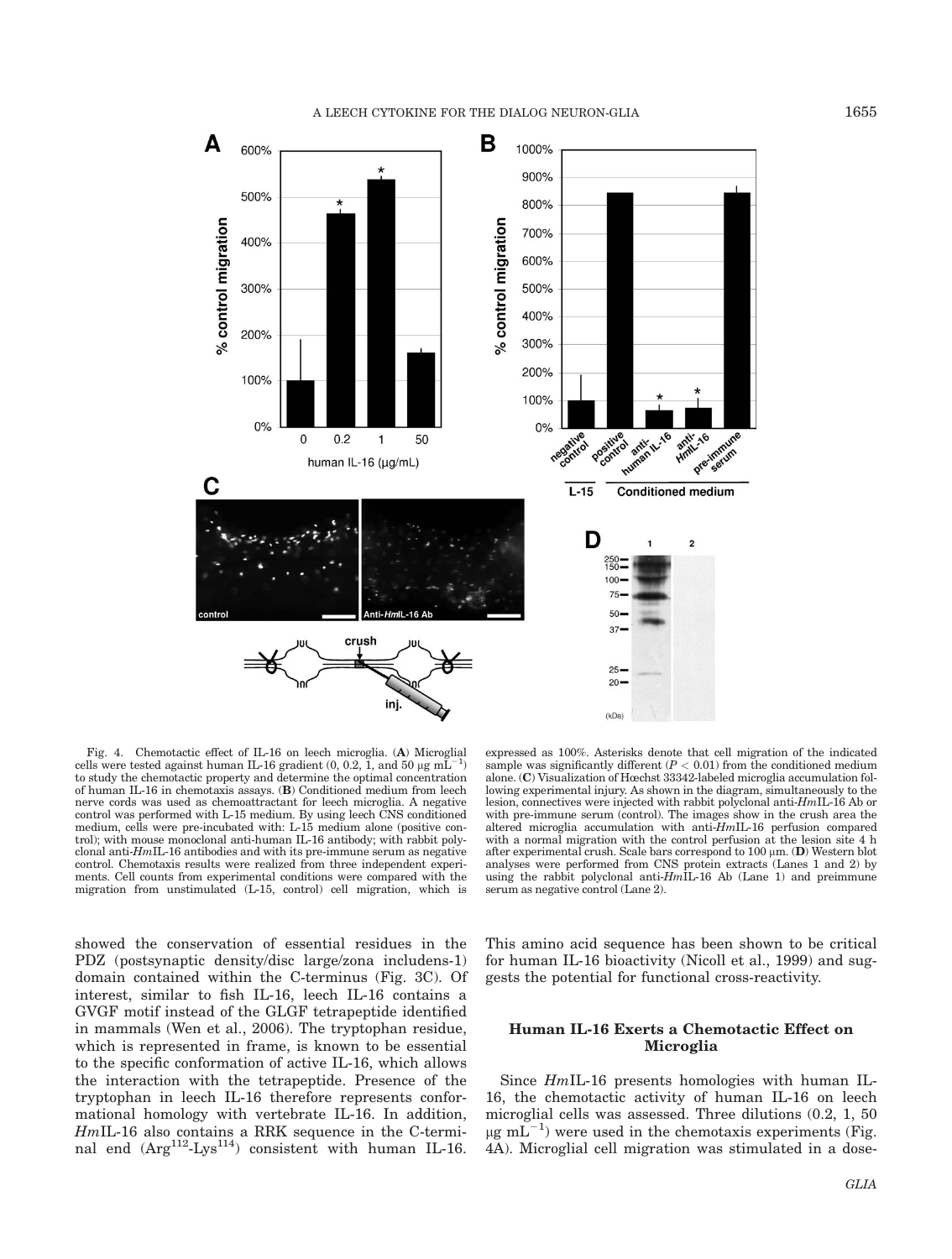dependant manner, which peaked at 1  $\mu$ g mL<sup>-1</sup> and demonstrated high dose inhibition (a characteristic of chemoattractant cytokines).

# Anti-IL-16 Antibodies Neutralize Microglial Cell Migration

To determine the specificity of IL-16-mediated microglia migration and conditioned medium-induced chemotaxis of microglial cells, anti-IL-16 antibodies were used to inhibit induced cell migration. The preincubation of microglial cells either with mouse monoclonal antihuman IL-16 Ab, directed to the RRK sequence, or with specific rabbit polyclonal anti- $HmIL-16$  Ab showed a significant decrease in the chemotactic effect of the conditioned medium on microglia migration (Fig. 4B). Control experiments performed with rabbit preimmune serum at the same concentration had no effect on induced migration (Fig. 4B). Finally, when microglial cells were pretreated with specific rabbit anti-HmIL-16 Ab, the chemotactic response to the optimal concentration of human IL-16 (1  $\mu$ g mL<sup>-1</sup>) was also significantly reduced. Taken all together, these data indicate that leech CNS-conditioned media contains IL-16 bioactivity that is structurally and functionally homologous to human IL-16.

# Anti-HmIL-16 Inhibits the Accumulation of Microglia at a CNS Lesion

The in vitro experiments suggest that IL-16 may play a role in the recruitment of microglial cells in the leech CNS. To confirm this concept, recruitment of microglial cells were assessed following a crushed nerve cord model. It has been revealed that leech microglia normally lie scattered among axons as an apparently homogeneous population of cells within the nerve cord. Microglia accumulate at the site of lesion within 24 h of nerve injury (Morgese et al., 1983; Ngu et al., 2007). As previously described, these cells can be identified unambiguously without specific markers, because the only other nucleated cells among the thousands of axons that extend between segmental ganglia are two large glial cells, up to 5 mm in length, that sheathe the axons and are located midway between ganglia. Thus, microglia can be tracked in the living cord with the aid of nonspecific fluorescent nuclear dyes (McGlade-McCulloh et al., 1989). In the present experiment, nerve cords were crushed and then recruitment of microglial cells is determined using the flurorescent nuclear dye Hoechst 33342. Our results indicate that cords fixed 4 h after crushing showed an accumulation of microglia at lesions (data not shown). To determine the contribution of IL-16 to the overall recruitment of microglia, crushed connectives were injected with the specific anti-HmIL-16 antibody prior to assessment 4 h later: the migratory process of microglial cells at the injured site was abolished (Fig. 4C). In control experiments, the perfusion of preimmune serum did not affect microglia accumulation (Fig. 4C).

## IL-16 is Detected in Leech CNS by Western Blot

To determine if the biological activity found in the chemotaxis assays could correspond to the presence of a homologous of IL-16, conditioned medium was analyzed by Western blot assays using the specific anti- $HmIL-16$ antibody. The results revealed in CNS protein extract a pattern of products ranging from 23 to 140 kDa (Fig. 4D, Lane 1). A similar pattern was observed from CNSconditioned medium protein extract (data not shown). Preimmune serum was used as negative control (Fig. 4D, Lane 2). The pattern of detected products is in accordance with other previous studies which demonstrated in human the presence of numerous processed and auto-aggregated forms of IL-16 (Chupp et al., 1998).

# Effect of Conditioned Medium on Human CD4+T Cell Chemotaxis

To study the functional analogy of HmIL-16 with its human homolog, the chemotactic property of the leech molecule was assessed on human cells. Because human IL-16 was described as a chemotactic factor for  $CD4+T$ cells through a CD4-dependent pathway and because a CD4-like molecule is not characterized in human microglia yet, the effect of leech conditioned medium (1:10) containing HmIL-16 was evaluated using human T cell migration in comparison with recombinant human IL-16  $(10^{-8}M)$ . Human T lymphocytes were observed to migrate toward conditioned medium and cell migration percentages were comparable to those obtained toward human IL-16 (Fig. 5A). Incubation of T cells with different concentrations of either monoclonal anti-human IL-16 or polyclonal anti- $HmIL-16$  antibodies induced a significant dose-dependent decrease in cell migration (Fig. 5A). Interestingly, mixed T cells were observed to migrate specifically toward leech conditioned medium containing HmIL-16 in a dose-dependent manner with a maximal migration at a dilution 1:10 (Fig. 5B). Higher or lower concentration produced a diminished CD4+ T cell migration, consistent with typical chemoattractant responses. Similar results were obtained using  $CD4+T$ cells alone. Specificity of the activity of HmIL-16 on  $CD4+$  T cell migration was demonstrated using specific neutralizing experiments with anti-IL-16 antibodies (Fig. 5C). Indeed the preincubation of  $CD4+T$  cell with either anti-human IL-16 antibody  $(1 \mu g)$  or the IL-16 antagonist peptide (5 µg) strongly reduced cell migration. The addition of soluble  $CD4$  (5  $\mu$ g) to the cells prior to the chemotaxis assay was able to significantly reduce the human  $CD4+T$  cells migration induced by leech conditioned medium. Controls realized either with an anti-IgG2a antibody or a scrambled peptide showed no effect on  $CD4+T$  cell migration induced by conditioned medium (Fig. 5C). Although a CD8+ T cell migration was observed at the highest concentration of conditioned medium (1:1), this response was not dependent on HmIL-16 as incubation with the monoclonal anti-human IL-16 did not affect the induced migration.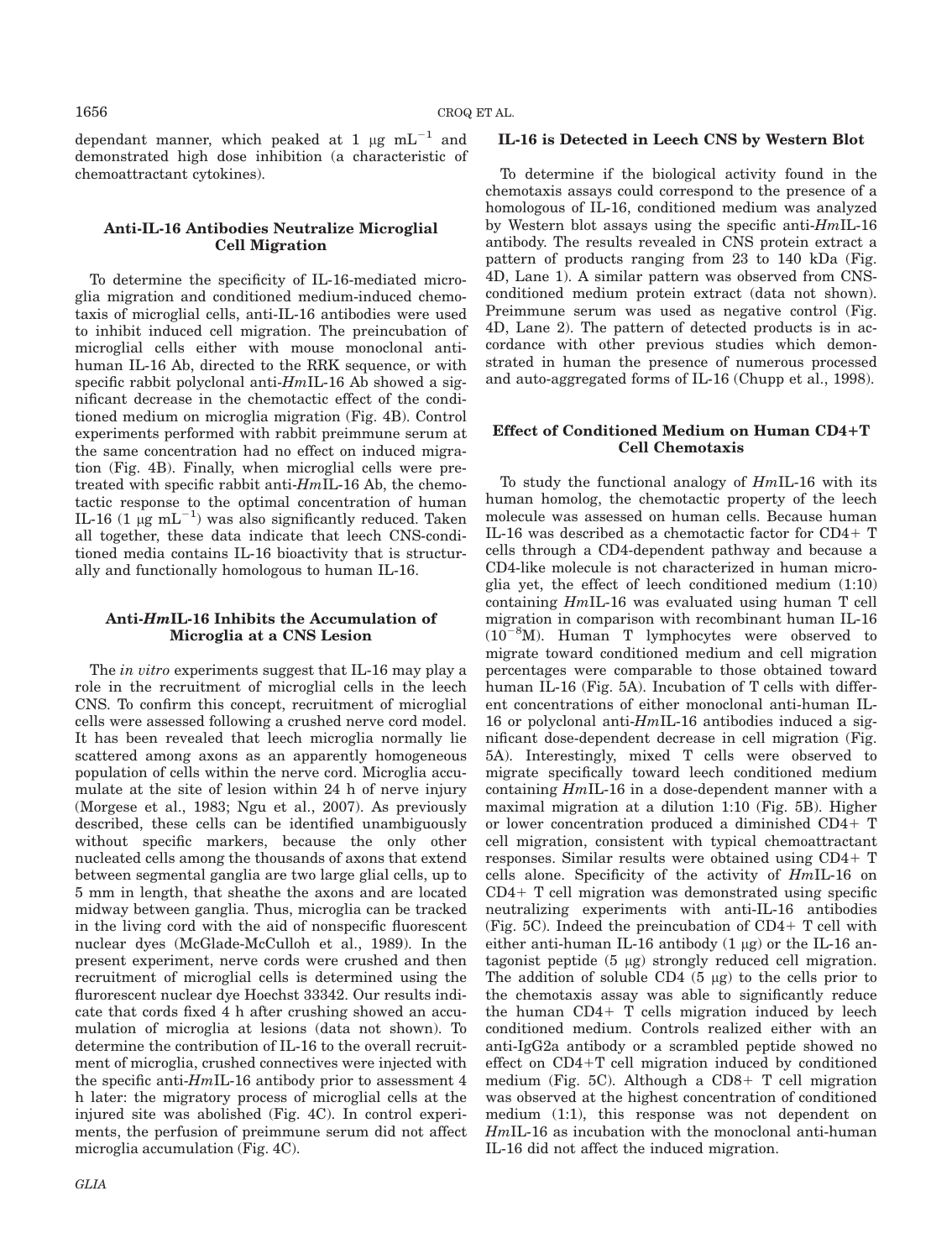



Fig. 5. Chemotactic effect of HmIL-16 on human T cells. (A) Anti-sera inhibitory effect on human T cell migration induced by either human recombinant IL-16  $(10^{-8}M)$  or leech CNS conditioned medium (CM, 1:10) containing HmIL-16. The antibodies were used at 0.5, 1, and 5  $\mu$ g mL<sup>-1</sup> for monoclonal anti-human IL-16 and at 1:1,000, 1:500, and 1:250 for polyclonal anti-HmIL-16 antibody. (B) CD4 specificity of  $Hm$ IL-16 for migratory effect on T cells. Either CD4+ T cells or CD8+ T cells were tested against a gradient of leech conditioned medium (1:1, 1:10, and 1:20) containing HmIL-16 compared with mixed T cells. For  $CDS+T$  cells, a preincubation with human anti-IL-16 antibody was performed as control before the addition of conditioned medium attesting a slight HmIL-16-independent chemotaxis. (C) Inhibitory effect on  $HmI\overline{L}$ -16-mediated chemotaxis on human CD4+ T cells. CD4+ T cells were tested against leech conditioned medium  $(1:1, 1:5, 1:0, 1:20)$  containing *HmIL*-16. Preincubation of CD4+ T cells with an anti-humanIL-16 mAb (1 µg), an IL-16 antagonist peptide (RRKSLQSKET-TAAGNS) (5  $\mu$ g) and soluble CD4 (5  $\mu$ g) were performed previously to the addition of  $Hm\text{IL-16}$ . CD4+ T cells were preincubated with either IgG2A or a scrambled peptide using the same amino acids  $(5 \mu g)$  as controls for respectively mAb and antagonist peptide.

## Distribution of IL-16 in the Nervous System Following Injury

Cells expressing  $HmIL-16$  protein and mRNA were investigated by immunohistochemical staining and by in situ hybridization on nerve cord at different times after injury (Fig. 6). Just after the crush, IL-16 was detected, using an anti- $HmIL-16$  antibody, in neuron bodies (Fig. 6A). A similar sample, treated with rabbit pre-immune serum as a negative control did not show any signal (Fig.  $6A'$ ). Interestingly, 24 h after injury, a stronger  $HmIL-16$ signal appeared in neurons (Fig. 6B). The saturated control samples using the synthetic peptide did not show any signal (Fig. 6B') further confirming specificity of the anti- $HmIL-16$  antibody.  $HmIL-16$  appeared distributed within the cytoplasm in a scattered pattern (Fig. 6C). Immediately following the lesion, staining was observed at the cut end of a connective before accumulation of any microglial cell (Fig. 6D). Immunolocalization of the HmIL-16 at the cut end of axons suggests production and a rapid release of the cytokine by the neurons. To get further information on the origin of HmIL-16 observed at the lesion site, ligature experiments were performed. It appeared that by contrast with the external ligatures, the external and internal ligatures of ganglia 3 and 4, which isolate the cell body of neurons from nerve fibers, blocked the accumulation of HmIL-16 at the lesion site (Fig. 6E). Twenty-four hours following the injury, no HmIL-16 positive microglial cells were detected at the lesion site (see frame, Fig.  $6F'$ ) whereas Hoechst staining of the same sample confirmed the accumulation of microglial cells (Fig. 6F). As described above, this nuclear dye is specifically used to follow the only circulating cells in the connective which are microglial cells (Chen et al., 2000; McGlade-McCulloh et al., 1989). Of interest, although these cells are negative for the protein, in situ hybridization analyses performed on crushed connective (Fig. 7A) demonstrated that migrating and accumulating Hoechst positive microglial cells (Fig. 7B) produce HmIL-16 mRNA 24 h following lesion (Fig. 7C). The uncrushed connective on the other side of the same nerve cord was used as an internal reference. Interestingly, neither the accumulation of microglial cells (Fig. 7B) nor mRNA was detected in microglia of the uncrushed connective (Fig. 7C). Despite the accumulation of microglial cells at the crushed site, no specific signal was detected with sense probe (negative control) (Fig. 7D).

To determine whether HmIL-16 protein was detectable later in microglial cells of the connectives, nerve cords were cultured for 72 h after injury and stained with anti-HmIL-16 antibody. Three days after injury, HmIL-16 immunoreactivity was detected in microglial cells accumulated at the cut end of the lateral roots of the ganglia (Fig. 7E). A similar sample, treated with rabbit preimmune serum as a negative control did not show any signal (data not shown).

### DISCUSSION

Vertebrate microglial activation is generally characterized as a gradual transition from a quiescent stellate form to a macrophage-like morphology. When the brain is injured or affected by brain diseases (e.g., degenerative, infectious, or autoimmune diseases), the resident ramified microglia morphologically transform into cells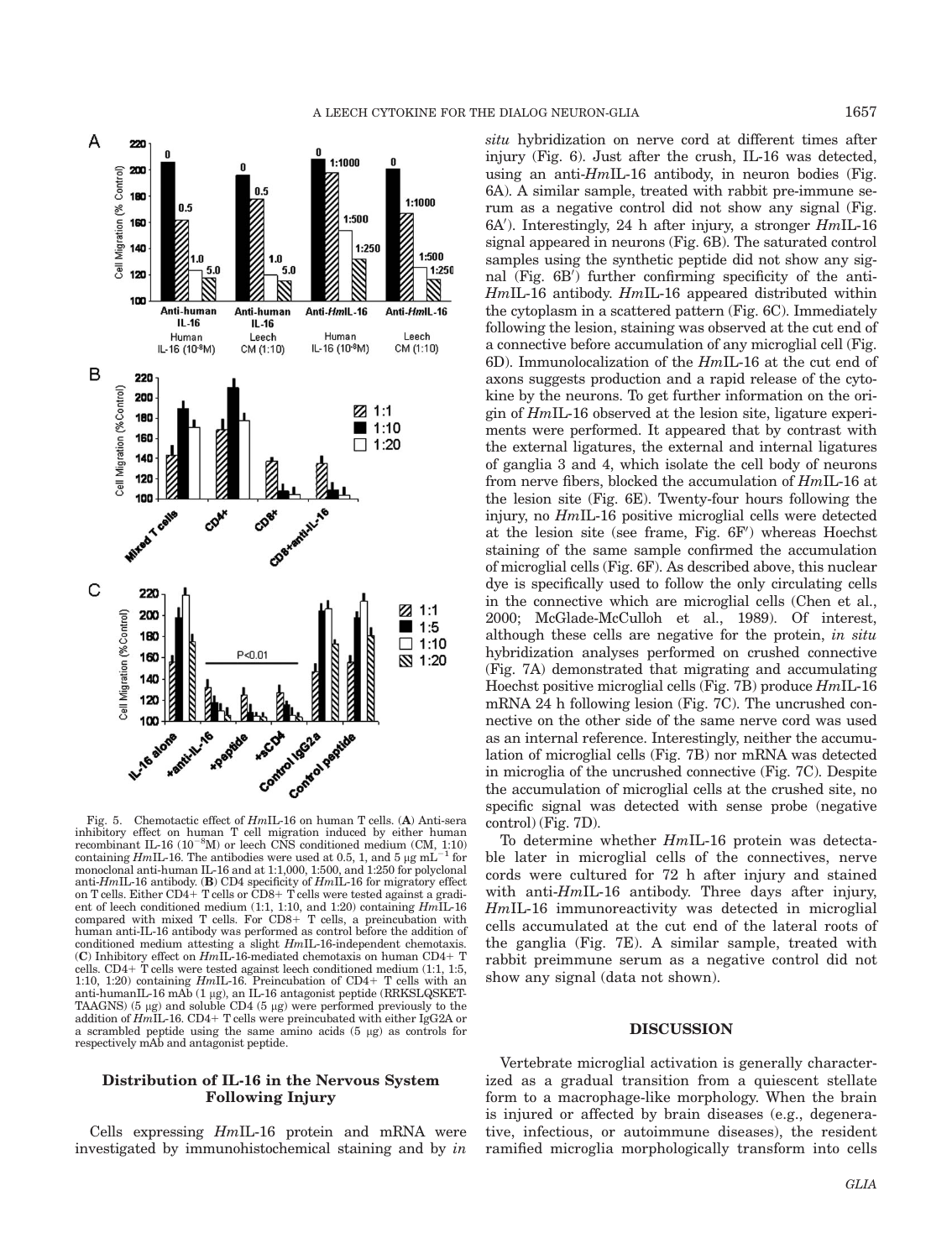

Fig. 6. Immunostaining of leech CNS using rabbit polyclonal anti- $HmIL$ -16 antibody. Ganglia were analyzed immediately  $(A, A')$  or 24 h  $(B, B', C)$  following injury. (A) The anti- $HmIL$ -16 immunostaining was detected at  $t = 0$  inside a ganglion in some neurons of different size (see arrows as examples). (B) Twenty-four hours following injury, the immunostaining was stronger in neuron bodies (see arrows as examples) and sometimes concentrated in peripheral vesicles (C, one neuron in brackets). Connectives were analyzed immediately  $(D, E)$  or 24 h  $(F)$  following injury. Positive immunostaining at the injury site is observed close to the axonal cut ends when ganglia were ligatured outside (D, arrow heads).

with retracted processes and enlarged cell bodies, and increase in cell number at the affected site. Microglial cells with this particular form are generally referred as "activated microglia" or "reactive microglia." Of interest, the present study showed for the first time from whole injured leech CNS the same morphological changes of microglia by using a specific leech microglial marker.

In this report, a chemotactic molecule, designated as HmIL-16, was demonstrated to be involved in the micro-

No signal was detected when additional internal ligature was performed (E, arrow). (F) Twenty-four hours following injury (arrows), once micro-glial cells were migrated to the crush site (F, Hœchst 33342 labeled cells) they were still negatives for  $HmIL-16$  immunostaining  $(F')$ . Negative controls were performed using rabbit pre-immune serum  $(A')$  and anti- $HmIL$ -16 preincubated with the synthetic peptide used for polyclonal antibodies production  $(B')$ . The diagrams representing two consecutive ganglia of leech CNS indicate in frames the position of presented images. [Color figure can be viewed in the online issue, which is available at wileyonlinelibrary.com.]

glial cell migration following leech nerve injury. This cell accumulation was shown to be a primary event required for sprouting of severed axons in the leech CNS (Ngu et al., 2007). In contrast to vertebrates, invertebrates such as leeches can repair their nervous system following injury and therefore offer unique opportunities to study the molecular and cellular steps of this vital process (Blackshaw et al., 2004; von Bernhardi and Muller, 1995; Wang et al., 2005).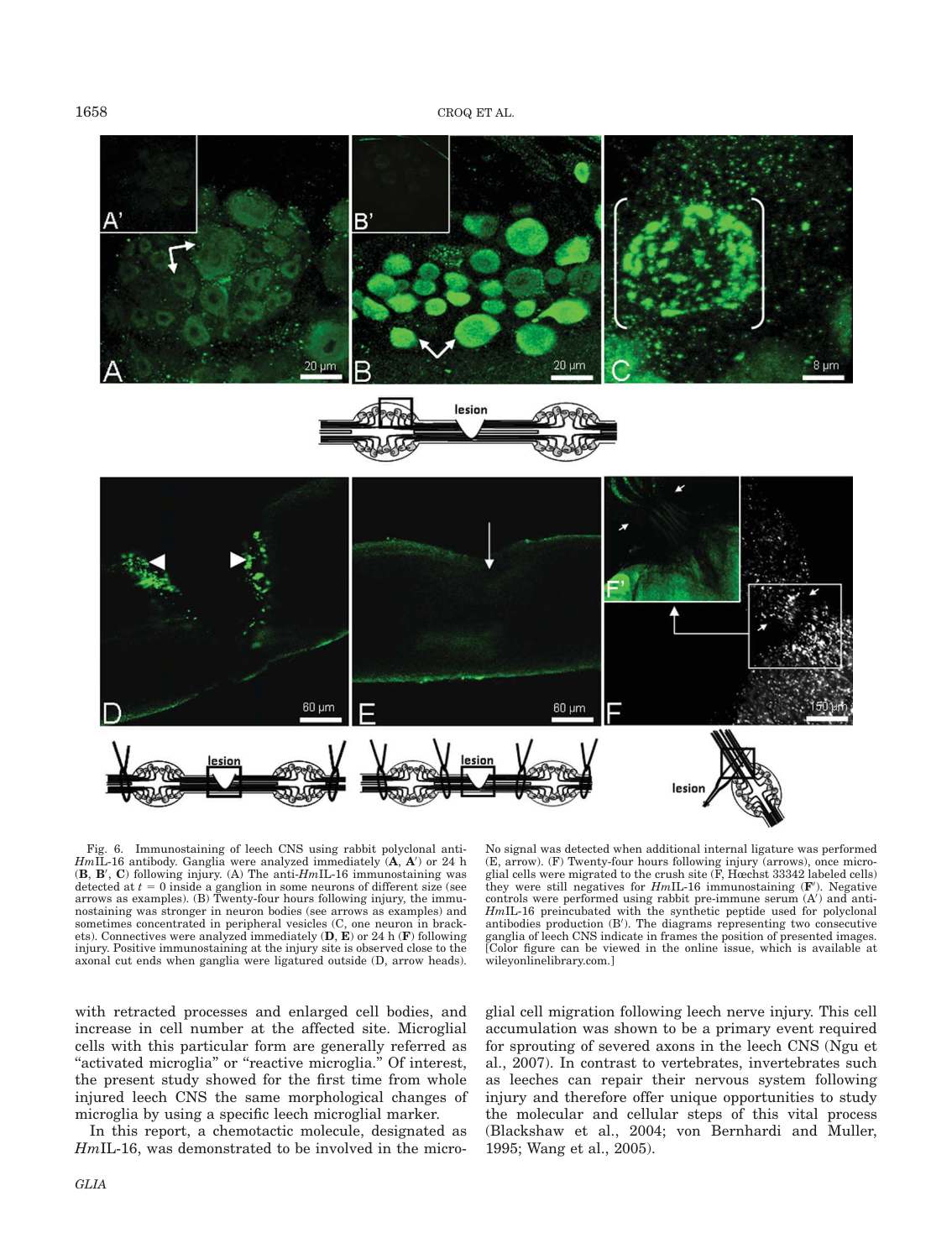

Fig. 7. Induction of HmIL-16 in microglial cells following recruitment at the injury site. (A) Diagram of experimental procedure for CNS dissection and crushes on one of the two connectives. Tissues were analyzed 24 h (B–D) and 72 h (E) following injury. (B) Fluorescence microscopy image showing Hœchst 33342-labeled microglial cells accumulated at the lesion site (arrow). (C) HmIL-16 mRNAs were located by fluorescence in situ hybridization on connectives joining two ganglia. Transcripts were specifically detected (antisense HmIL-16 riboprobes) in recruited (arrows) and

By using leech CNS databases, a molecule having significant homologies with vertebrate interleukin-16 was identified. In its C-terminus end, the molecule contains a PDZ domain, specialized for binding of C-termini in partner proteins potentially involved in cellular signaling (Jelen et al., 2003). Bioactive IL-16 is the first known extracellular protein with a PDZ domain-like fold whose structural alterations avoid consensus peptide binding properties. Indeed, the GLGF cleft of IL-16 is much smaller than those of PDZ-domains and is blocked by a tryptophan side chain at its center (Muhlhahn et al., 1998). Interestingly, the leech molecule contains a GVGF motif similar to IL-16 in rainbow trout or pufferfish (Wen et al., 2006). Moreover, HmIL-16 sequence showed significant similarities with putative IL-16 sequences from protostomes and nonchordate deuterostomes. However, although sequencing of several invertebrate genomes (i.e., insects and echinoderms) recently identified the presence of such molecules, their role was not elucidated by functional analyses. In that regard, we have now demonstrated that  $HmIL-16$  can induce chemotactic activity in leech microglia, as well as human T cells, and is able to cross-react with antibodies directed

circulating microglial cells. (D) In the control sample (sense riboprobe), no signal was detected in microglial cells (arrows) accumulated at the lesion site of both connectives (left) and evidenced by Hœchst 33342 labeling (right).  $(E)$  HmIL-16 protein was located by using fluorescent immunostaining (rabbit polyclonal anti-HmIL-16 antibody) of microglial cells recruited at a damaged connective end, 72 h after injury. [Color figure can be viewed in the online issue, which is available at wileyonlinelibrary. com.]

towards human IL-16. Indeed, the cross-reactivity between human and leech IL-16 activity likely resides in their sequence homology at the bioactive sites and in the PDZ domains. Reports suggest that  $IL-16+$  human cells exert chemotaxis on microglia precursors during neurogenesis (Schwab et al., 2001a,b) but such activity of IL-16 for microglial cells has not been reported. The specificity of IL-16-mediated microglia migration was clearly demonstrated by using anti-IL-16 antibodies and by showing that the conditioned medium activity was dependent on a bioactive IL-16 form. The use of a peptide corresponding to the human IL-16 C-terminal end  $(Arg<sup>106</sup>$  to Ser<sup>121</sup>, RRKSLQSKETTAAGDS), known to specifically inhibit human IL-16 activity (Keane et al., 1998), will confirm this concept. Within the 16 C-terminal residues, the peptide RRK shown to be critical for vertebrate IL-16 function is present in the leech sequence. Point mutations in IL-16 protein revealed that  $Arg<sup>107</sup>$  is critical for CD4+ T cell chemotaxis (Nicoll et al., 1999).  $Arg^{107}$  is conserved in the mouse IL-16 sequence as in six primate species (Bannert et al., 1998). In HmIL-16, this critical arginine is also conserved (Fig. 3C). Using human  $CD4+T$  cells as target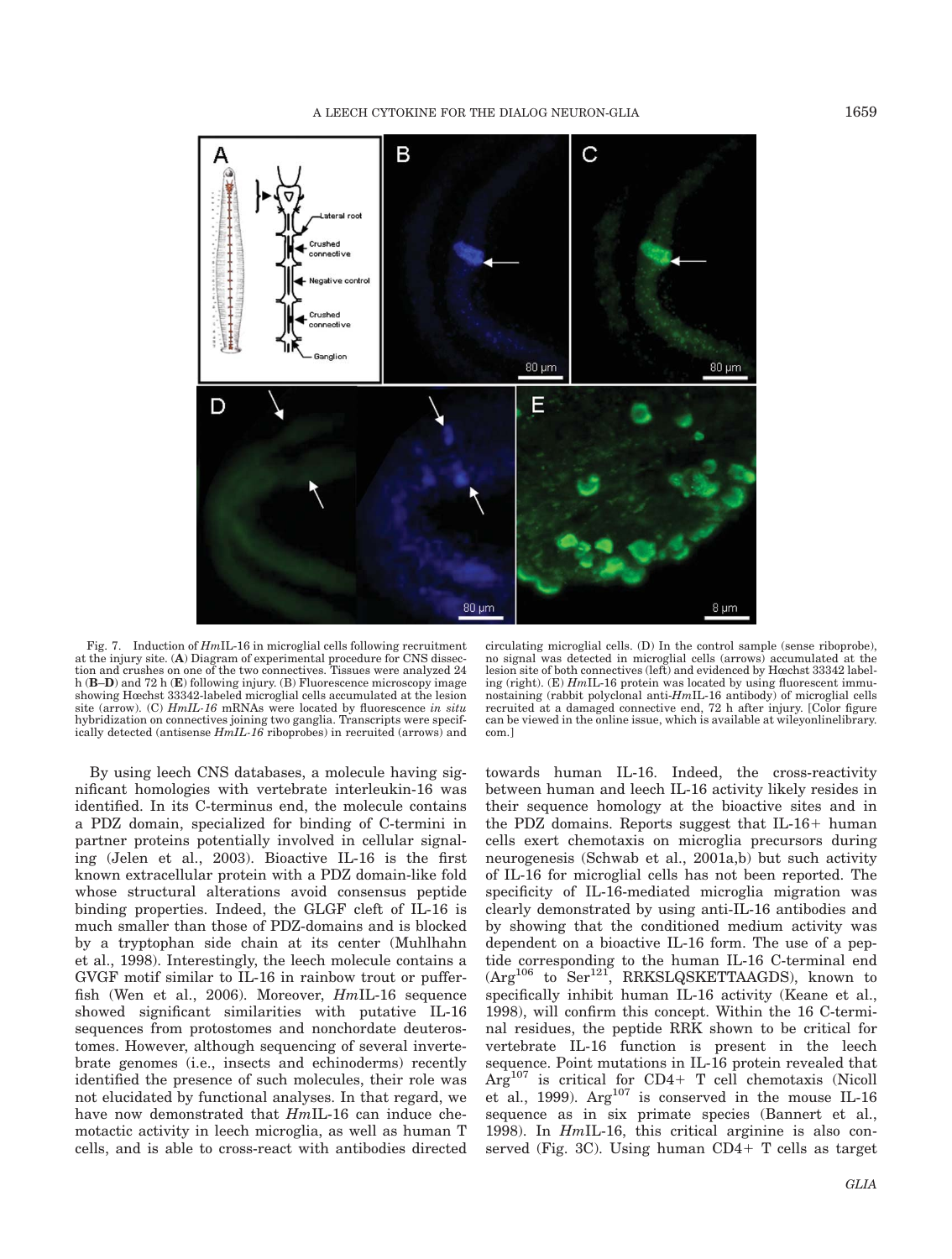cells, the leech-conditioned medium exhibited similar activities as human IL-16. The fact that HmIL-16 has no effect on  $CD8+$  cell migration further indicates a similar relationship with CD4 as has been described for human IL-16. While a CD4-homologous protein has not been identified in leech, our data indicating conservation of function would suggest its presence. Experiments carried out with soluble CD4 indicate that HmIL-16 might act via a CD4-like ligand expressed by leech microglial cells as reported for human microglia (Schluesener et al., 1996). A specific anti-human CD4 antibody can reduce the microglia migration induced with either human IL-16 or conditioned medium (data not shown). Additionally, the human anti-CD4 antibody allowed (i) detection of two products (55 and 75 kDa, consistent with human CD4) in the CNS protein extracts, and (ii) was capable of labeling 4.5% of microglial cells by FACS analyses (data not shown) indicating subset specificity. Thus, these experiments with human or leech IL-16 on either human T cells or leech microglia showed functional cross-reactivity and suggest a cross-species conservation of IL-16 receptor structures. The study of mammalian microglial recruitment will be undertaken consequently to these results. But, this information would be suitable following the molecular characterization of a CD4 related molecule in leech microglia which is under way. If so, leech data will be originally useful to highlight, through a further publication, the presence of CD4-like receptor in mammalian nerve cells, distinctly to the infiltrating blood cells.

We have also determined that leech microglial cells are capable of generating IL-16. Based on our analysis of the IL-16, it appears that the process for generation is similar to that described for human IL-16. Western blot analysis of leech CNS using the anti-HmIL-16 antibody revealed a pattern of bands (from 23 to 140 kDa) indicative of multiple forms with a putative pro-IL-16 and auto-aggregated active form(s). In mammals, IL-16 is initially synthesized as a large precursor protein (pro-IL-16), identified in two related isoforms. The pro-IL-16 isoform 1 generated by hematopoietic cells (Pro-IL16) is a 68 kDa molecule (Bellini et al., 1993; Laberge et al., 1997; Lim et al., 1996; Rumsaeng et al., 1997; Sciaky et al., 2000; Sharma et al., 2000) but is also generated by microglia (Guo et al., 2004; Liebrich et al., 2007; Schluesener et al., 1996; Schwab et al., 2001b; Zhang et al., 2009; Zhao et al., 2004). The pro-IL-16 isoform 2 is a 141 kDa neuronal protein (NIL-Pro-IL-16) detected in neurons localized in the cerebellum and hippocampus. Both pro-IL-16 proteins are cleaved by caspase 3 at an aspartate site located before the last PDZ domain to produce an N-terminal sequence (Zhang et al., 1998) and a C-terminal peptide which can subsequently function as mature IL-16 by forming multimers (Zhang et al., 2001). Indeed, the homo-tetramerization of human IL-16 was reported as necessary for biological activity (Center et al., 1996). C-terminal regions of mammalian IL-16 and NIL-16 are completely homologous (Kurschner and Yuzaki, 1999). As the specific HmIL-16 antibody binds to the C-terminal portion of HmIL-16, the two isoforms

could not be distinguished. Additional studies are needed to characterize the processing from proIL-16 to the bioactive IL-16 form(s) in the leech-conditioned medium. The in vitro biological activity of HmIL-16 was confirmed by ex-vivo experiments using leech nerve cords. The injection of specific anti-HmIL-16 antibodies in the living nerve cord following injury reduced the microglia migration at the injury site. Since such accumulation is essential following nerve cord lesion, HmIL-16 might play a crucial role in leech CNS repair (Duan et al., 2005; Ngu et al., 2007). In mammals, treatments that neutralize IL-16, which is a proinflammatory cytokine, with anti-IL-16 antibodies successfully reversed paralysis and ameliorated relapsing of experimental autoimmune encephalomyelitis. In treated mice, diminished infiltration by  $CD4+T$  cells, less demyelination and increased sparing of axons was observed (Skundric et al., 2005a,b). In leech, the microglia recruitment at lesions suggesting an inflammatory response is possible with the participation of  $HmIL-16$ . Nevertheless, the regulation of inflammation leading to the nerve repair is still unclear.

Otherwise, the neuronal production of  $HmIL-16$  immediately after injury suggested a constitutive expression of its gene and the existence of a neuronal form as already suggested by the results of western blots. The IL-16 immunoreactivity is mainly localized at the periphery of the neuron cytoplasm and sometimes appeared vesicular suggesting an active transport outside of neurons and/or toward axons. Interestingly, when ganglia are ligatured to isolate cell body of neurons from nerve fibers leading to the cut connective, accumulation of HmIL-16 at the lesion site is not detected. Thus, these observations strongly suggest that IL-16 protein present in the neurons is rapidly transported and stored along the axonal processes to promote the recruitment of microglial cells close to injured axons. Although numerous microglial cells were recruited following the lesion, no HmIL-16 protein was detected in connective's microglia either immediately or 24 h after injury. Nevertheless, HmIL-16 transcripts were observed 24 h after injury in activated microglial cells where HmIL-16 protein was detected from 72-h postinjury. We hypothesize that microglial cells are first activated by neuronal IL-16 released from damaged neurons and then migrating microglial cells can release their own IL-16 to maintain cell accumulation at the lesion. In human brain, IL-16 is constitutively expressed by a subset of microglial cells (Mittelbronn et al., 2001). Numerous studies have reported the induction of IL-16 in pathological neurodegenerative situations (Glass et al., 2006; Guo et al., 2004; Liebrich et al., 2007; Mueller et al., 2006; Schwab et al., 2001a,b; Zhao et al., 2004 no. 306). The increased rate of IL-16 was correlated with lymphocyte infiltration but that recruitment was not directly dependent on neuronal and/or microglial IL-16 (Skundric et al., 2005a). Microglia in mammals are considered as sensors for micro-inflammatory processes (Hanisch and Kettenmann, 2007; Hanisch, 2002). Of interest, other cytokines from microglia/macrophage are also required for the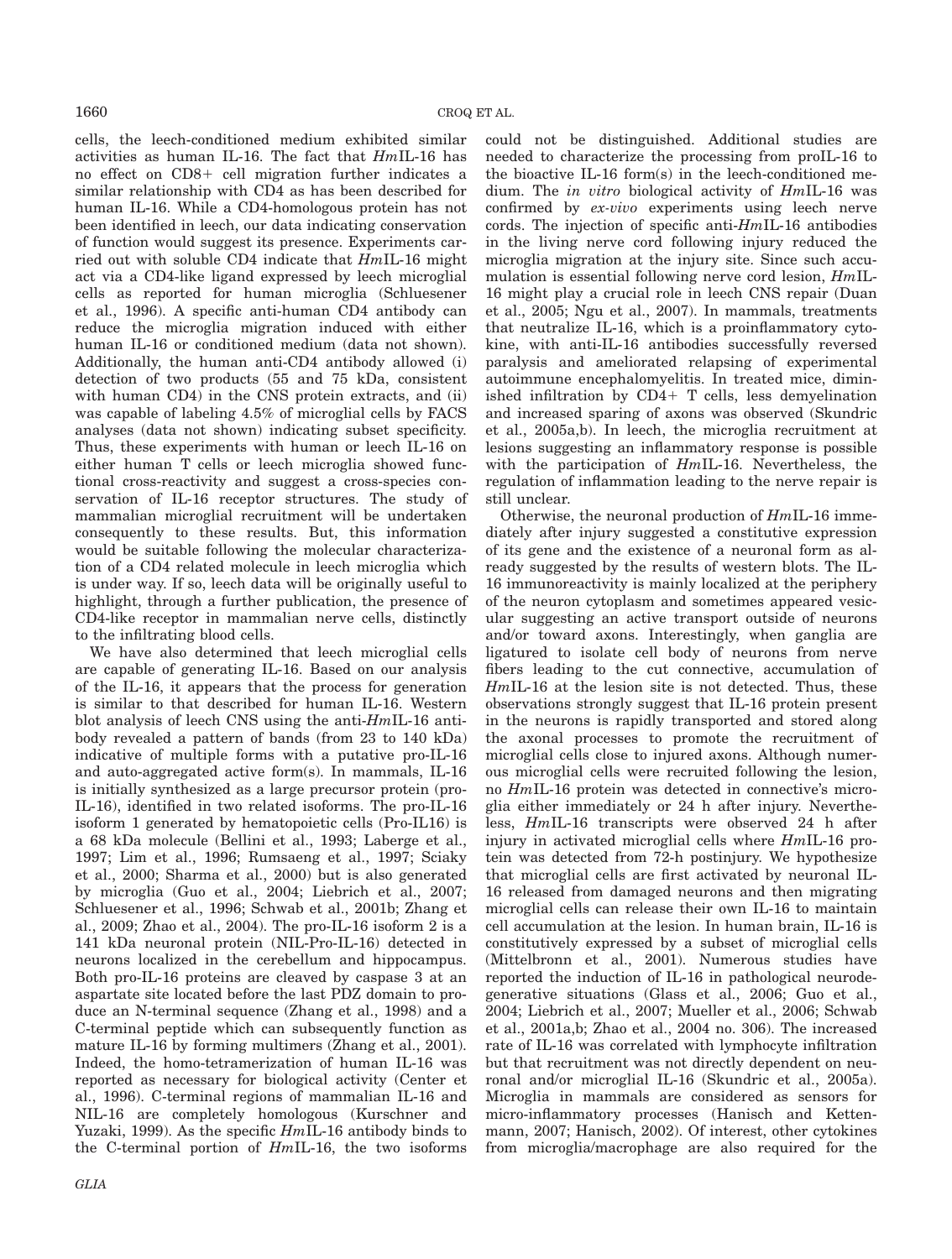accumulation of T cells which mediate damages in the nervous system (Schwab et al., 2001a).

In summary, we have identified a protein in leech CNS (HmIL-16) that has high functional homology to mammalian IL-16. Our studies also suggest that, similar to mammalian IL-16, HmIL-16 can associate with CD4 further confirming a strong evolutionary association between IL-16 and CD4. Its implication in the microglia migration was clearly demonstrated as HmIL-16 was identified as a key molecule involved in the crosstalk between neurons and microglia during the leech CNS repair. Further experiments will be undertaken to characterize subsets of leech responsive microglia and their sequential mobilization along the time course of nerve repair. Thus, our first purpose is to clarify the leech CNS processes thanks to its simplicity. Indeed, the respective implication of blood cells and microglia in mammalian nerve repair is difficult to specify because in vivo analyses in mammals cannot exclude the presence of blood cells in brain. The present report does not consider this ''mammalian'' question prior to better understand microglia implication in leech nerve repair. Finally, molecular mechanisms involved in only leech microglial activation might be potent tools to evaluate the implication of microglia in mammalian nerve repair.

## ACKNOWLEDGMENTS

The authors thank Dr. Christian Slomianny and Pr Natalia Prevarskaya (Inserm, U800, Laboratoire de Physiologie Cellulaire, Université de Lille 1, France) for access to Zeiss LSM 510 Laser Scanning Confocal Microscope; Loic Brunet (CCMIC, Université de Lille 1, France) and Annie Desmons for technical assistance.

#### REFERENCES

- Altschul SF, Madden TL, Schaffer AA, Zhang J, Zhang Z, Miller W, Lip-man DJ. 1997. Gapped BLAST and PSI-BLAST: A new generation of protein database search programs. Nucleic Acids Res 25:3389–3402.
- Bannert N, Adler HS, Werner A, Baier M, Kurth R. 1998. Molecular cloning and sequence analysis of interleukin 16 from nonhuman primates and from the mouse. Immunogenetics 47:390–397.
- Bellini A, Yoshimura H, Vittori E, Marini M, Mattoli S. 1993. Bronchial epithelial cells of patients with asthma release chemoattractant factors for T lymphocytes. J Allergy Clin Immunol 92:412–424.
- Blackshaw SE, Babington EJ, Emes RD, Malek J, Wang WZ. 2004. Identifying genes for neuron survival and axon outgrowth in Hirudo medicinalis. J Anat 204:13–24.
- Bray DF, Bagu J, Koegler P. 1993. Comparison of hexamethyldisilazane (HMDS), Peldri II, critical-point drying methods for scanning electron microscopy of biological specimens. Microsc Res Tech 26:489–495.
- Center DM, Cruikshank W. 1982. Modulation of lymphocyte migration by human lymphokines. I. Identification and characterization of chemoattractant activity for lymphocytes from mitogen-stimulated mononuclear cells. J Immunol 128:2563–2568.
- Center DM, Kornfeld H, Cruikshank WW. 1996. Interleukin 16 and its function as a CD4 ligand. Immunol Today 17:476–481.
- Center DM, Kornfeld H, Ryan TC, Cruikshank WW. 2000. Interleukin 16: Implications for CD4 functions and HIV-1 progression. Immunol Today 21:273–280.
- Chen A, Kumar SM, Sahley CL, Muller KJ. 2000. Nitric oxide influences injury-induced microglial migration and accumulation in the leech CNS. J Neurosci 20:1036–1043.
- Chupp GL, Wright EA, Wu D, Vallen-Mashikian M, Cruikshank WW, Center DM, Kornfeld H, Berman JS. 1998. Tissue and T cell distribution of precursor and mature IL-16. J Immunol 161:3114–3119.
- Corpet F. 1988. Multiple sequence alignment with hierarchical clustering. Nucleic Acids Res 16:10881–10890.
- Cruikshank W, Center DM. 1982. Modulation of lymphocyte migration by human lymphokines. II. Purification of a lymphotactic factor (LCF). J Immunol 128:2569–2574.
- del Rio-Hortega P. 1932. Cytology and cellular pathology of the nervous system. In: Penfield W, editor. Microglia. New York: P B Hoebaer. pp483–534.
- Duan Y, Panoff J, Burrell BD, Sahley CL, Muller KJ. 2005. Repair and regeneration of functional synaptic connections: Cellular and molecular interactions in the leech. Cell Mol Neurobiol 25:441–450.
- Elliott EJ, Muller KJ. 1981. Long-term survival of glial segments during nerve regeneration in the leech. Brain Res 218:99–113.
- Glass WG, Sarisky RT, Vecchio AM. 2006. Not-so-sweet sixteen: The role of IL-16 in infectious and immune-mediated inflammatory diseases. J Interferon Cytokine Res 26:511–520.
- Guo LH, Mittelbronn M, Brabeck C, Mueller CA, Schluesener HJ. 2004. Expression of interleukin-16 by microglial cells in inflammatory, autoimmune, and degenerative lesions of the rat brain. J Neuroimmunol 146:39–45.
- Hanisch UK. 2002. Microglia as a source and target of cytokines. Glia 40:140–155.
- Hanisch UK, Kettenmann H. 2007. Microglia: Active sensor and versatile effector cells in the normal and pathologic brain. Nat Neurosci 10:1387–1394.
- Jelen F, Oleksy A, Smietana K, Otlewski J. 2003. PDZ domains—Common players in the cell signaling. Acta Biochim Polym 50:985–1017.
- Karlin S, Altschul SF. 1990. Methods for assessing the statistical significance of molecular sequence features by using general scoring schemes. Proc Natl Acad Sci USA 87:2264–2268.
- Keane J, Nicoll J, Kim S, Wu DM, Cruikshank WW, Brazer W, Natke B, Zhang Y, Center DM, Kornfeld H. 1998. Conservation of structure and function between human and murine IL-16. J Immunol 160:5945–5954.
- Köhidai L. 1995. Method for determination of chemoattraction in Tetrahymena pyriformis. Curr Microbiol 30:251–253.
- Kreutzberg GW. 1996. Microglia: A sensor for pathological events in the CNS. Trends Neurosci 19:312–318.
- Kumar SM, Porterfield DM, Muller KJ, Smith PJ, Sahley CL. 2001. Nerve injury induces a rapid efflux of nitric oxide (NO) detected with a novel NO microsensor. J Neurosci 21:215–220.
- Kurschner C, Yuzaki M. 1999. Neuronal interleukin-16 (NIL-16): A dual function PDZ domain protein. J Neurosci 19:7770–7780.
- Laberge S, Ernst P, Ghaffar O, Cruikshank WW, Kornfeld H, Center DM, Hamid Q. 1997. Increased expression of interleukin-16 in bronchial mucosa of subjects with atopic asthma. Am J Respir Cell Mol Biol 17:193–202.
- Liebrich M, Guo LH, Schluesener HJ, Schwab JM, Dietz K, Will BE, Meyermann R. 2007. Expression of interleukin-16 by tumor-associated macrophages/activated microglia in high-grade astrocytic brain tumors. Arch Immunol Ther Exp (Warsz) 55:41–47.
- Lim KG, Wan HC, Bozza PT, Resnick MB, Wong DT, Cruikshank WW, Kornfeld H, Center DM, Weller PF. 1996. Human eosinophils elaborate the lymphocyte chemoattractants. IL-16 (lymphocyte chemoattractant factor) and RANTES. J Immunol 156:2566–2570.
- Masuda-Nakagawa LM, Muller KJ, Nicholls JG. 1990. Accumulation of laminin and microglial cells at sites of injury and regeneration in the central nervous system of the leech. Proc Biol Sci 241:201–206.
- McGlade-McCulloh E, Morrissey AM, Norona F, Muller KJ. 1989. Individual microglia move rapidly and directly to nerve lesions in the leech central nervous system. Proc Natl Acad Sci USA 86:1093–1097.
- Mittelbronn M, Dietz K, Schluesener HJ, Meyermann R. 2001. Local distribution of microglia in the normal adult human central nervous system differs by up to one order of magnitude. Acta Neuropathol 101:249–255.
- Morgese VJ, Elliott EJ, Muller KJ. 1983. Microglial movement to sites of nerve lesion in the leech CNS. Brain Res 272:166–170.
- Mueller CA, Schluesener HJ, Conrad S, Pietsch T, Schwab JM. 2006. Spinal cord injury-induced expression of the immune-regulatory chemokine interleukin-16 caused by activated microglia/macrophages and CD8+ cells. J Neurosurg Spine 4:233-240.
- Muhlhahn P, Zweckstetter M, Georgescu J, Ciosto C, Renner C, Lanzendorfer M, Lang K, Ambrosius D, Baier M, Kurth R, et al. 1998. Structure of interleukin 16 resembles a PDZ domain with an occluded peptide binding site. Nat Struct Biol 5:682–686.
- Nardelli-Haefliger D, Shankland M. 1992. Lox2, a putative leech segment identity gene, is expressed in the same segmental domain in different stem cell lineages. Development 116:697–710.
- Ngu EM, Sahley CL, Muller KJ. 2007. Reduced axon sprouting after treatment that diminishes microglia accumulation at lesions in the leech CNS. J Comp Neurol 503:101–109.